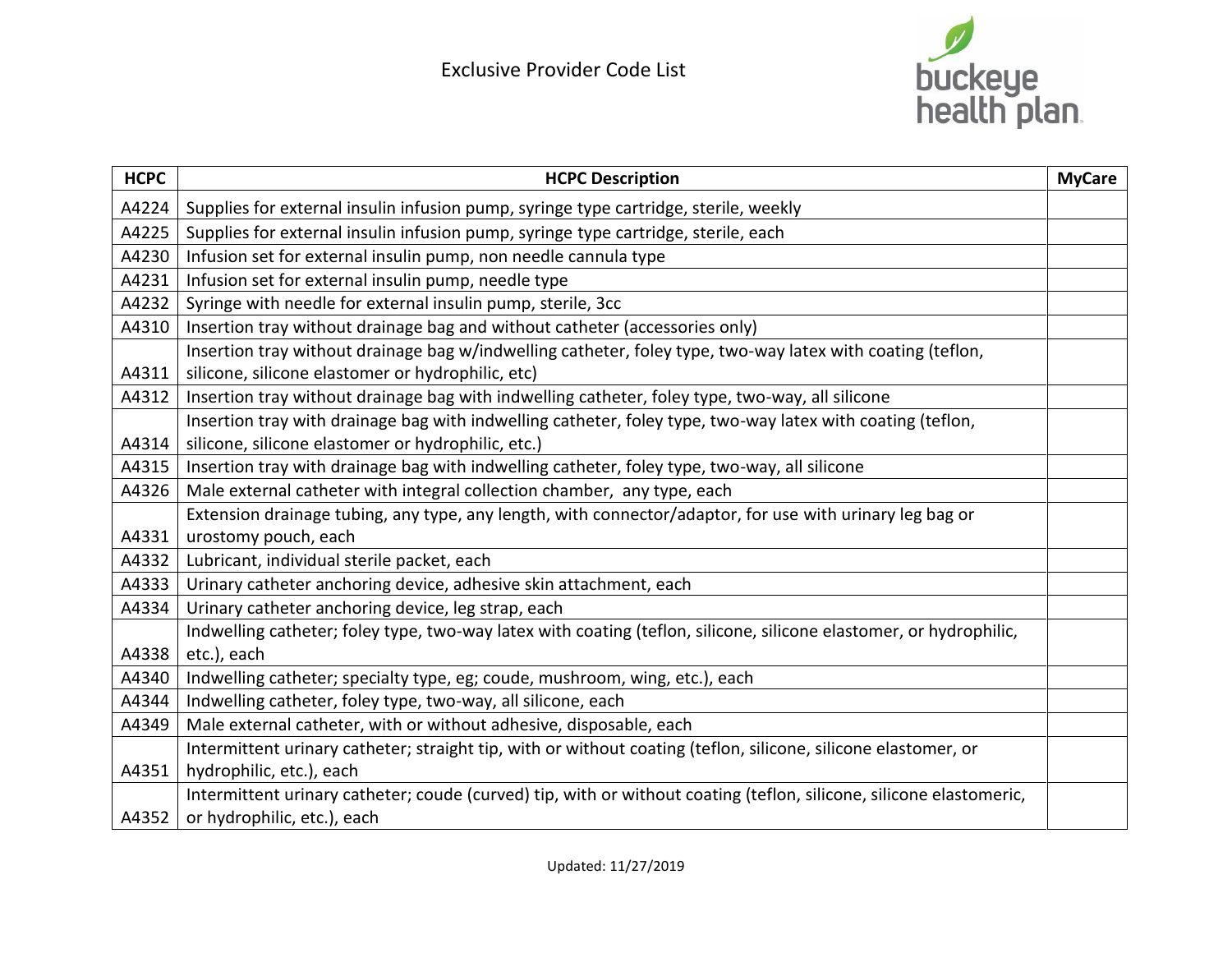

| A4353 | Intermittent urinary catheter, with insertion supplies                                                            |   |
|-------|-------------------------------------------------------------------------------------------------------------------|---|
| A4354 | Insertion tray with drainage bag but without catheter                                                             |   |
| A4356 | External urethral clamp or compression device (not to be used for catheter clamp), each                           |   |
| A4357 | Bedside drainage bag, day or night, with or without anti-reflux device, with or without tube, each                |   |
| A4358 | Urinary drainage bag, leg or abdomen, vinyl, with or without tube, with straps, each                              |   |
| A4402 | Lubricant, per ounce                                                                                              |   |
| A4554 | Disposable underpads, all sizes                                                                                   |   |
| A5112 | Urinary drainage bag, leg or abdomen, latex, with or without tube, with straps, each                              |   |
| A5113 | Leg strap; latex, replacement only, per set                                                                       |   |
| A5114 | Leg strap; foam or fabric, replacement only, per set                                                              |   |
| A9274 | External ambulatory insulin delivery system, disposable, each, includes all supplies and accessories              |   |
|       | Sensor; invasive (e.g. subcutaneous), disposable, for use with interstitial continuous glucose monitoring system, |   |
| A9276 | one unit $= 1$ day supply                                                                                         |   |
| A9277 | Transmitter; external, for use with interstitial continuous glucose monitoring system                             |   |
| A9278 | Receiver (monitor); external, for use with interstitial continuous glucose monitoring system                      |   |
| E0784 | External ambulatory infusion pump, insulin                                                                        |   |
| T4521 | Adult sized disposable incontinence product, brief/diaper, small, each                                            | Y |
| T4522 | Adult sized disposable incontinence product, brief/diaper, medium, each                                           | Υ |
| T4523 | Adult sized disposable incontinence product, brief/diaper, large, each                                            | Y |
| T4524 | Adult sized disposable incontinence product, brief/diaper, extra large, each                                      | Y |
| T4525 | Adult sized disposable incontinence product, protective underwear/pull-on, small size, each                       | Υ |
| T4526 | Adult sized disposable incontinence product, protective underwear/pull-on, medium size, each                      | Y |
| T4527 | Adult sized disposable incontinence product, protective underwear/pull-on, large size, each                       | Y |
| T4528 | Adult sized disposable incontinence product, protective underwear/pull-on, extra large size, each                 | Υ |
| T4529 | Pediatric sized disposable incontinence product, brief/diaper, small/medium size, each                            | Y |
| T4530 | Pediatric sized disposable incontinence product, brief/diaper, large size, each                                   | Υ |
| T4531 | Pediatric sized disposable incontinence product, protective underwear/pull-on, small/medium size, each            | Υ |
| T4532 | Pediatric sized disposable incontinence product, protective underwear/pull-on, large size, each                   | Y |